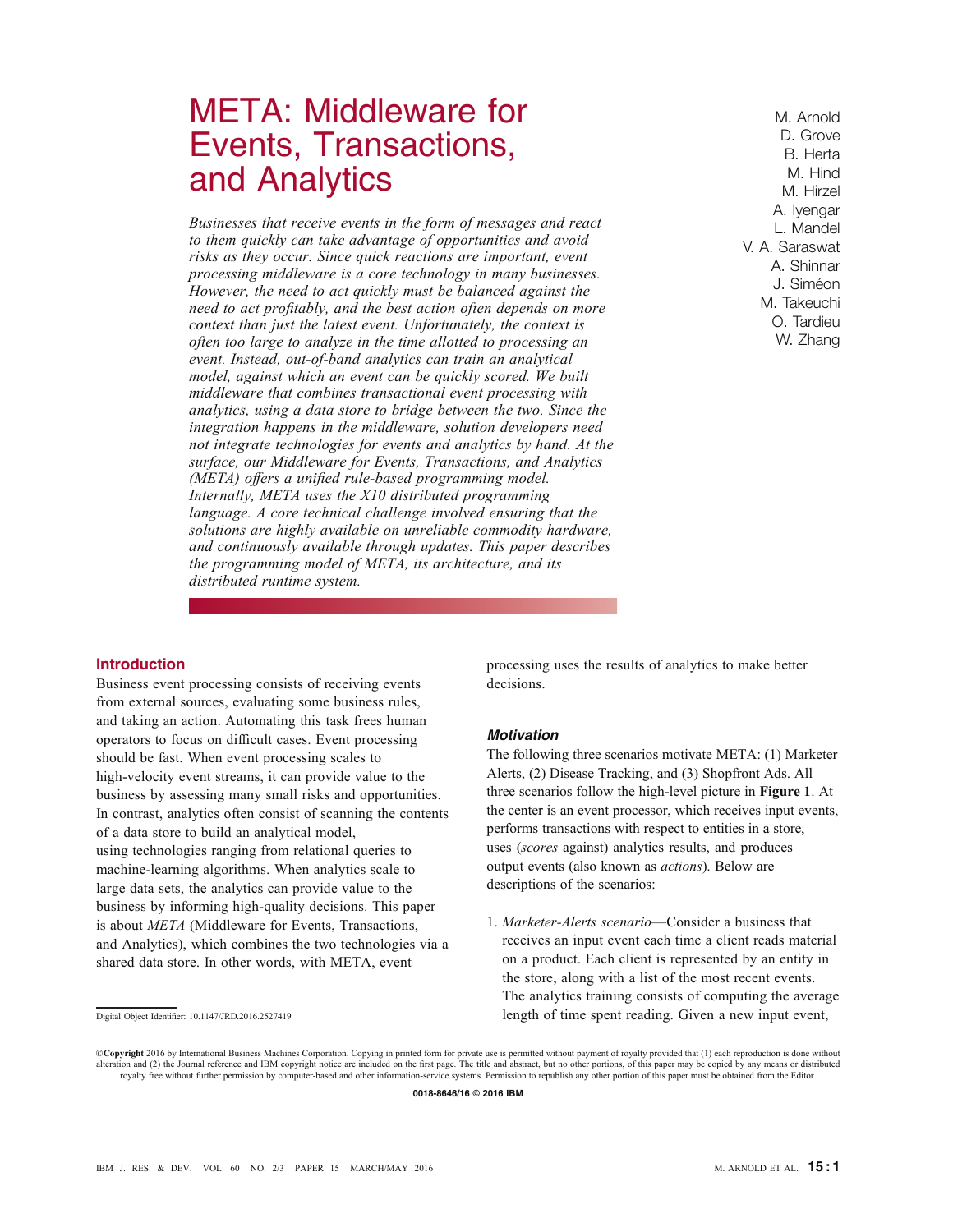

#### Figure 1

High-level overview of META (Middleware for Events, Transactions, and Analytics)

the event processor can score it with respect to the analytics results to check whether a client dwells unusually long on certain material. If so, it can generate an output event to alert the marketer responsible for that client.

- 2. Disease-Tracking scenario—In this scenario, input events report cases of people falling ill. The analytics training consists of finding clusters of such reports with similar symptoms, times, and locations. Then, a doctor faced with a new case can generate an input event asking for similar cases (scoring). If the new case belongs to a cluster of known cases, the output event can report back information about that cluster.
- 3. Shopfront-Ads scenario—Consider a situation in which image recognition technology, given an image of a shopper, returns a shopper description including attire, age, gender, etc. A retail shop with cameras installed at the check-out register can record pairs of 〈description, purchase〉 in the store. By treating the description as features and the purchase as a label, a machine-learning algorithm can train an analytical model that predicts the purchase based on the description. Cameras that watch potential shoppers walking by the shopfront can generate events with shopper description, which the event processor can score against the analytical model to predict a possible purchase. Then, the output event (action) is to display an advertisement for the predicted item to purchase on the shopfront. Note that for privacy reasons this scenarios uses no identifying information (such as a credit card number or a mobile phone number).

It is possible to implement these scenarios by using separate software applications for processing events and for performing analytics. However, doing so is difficult, as it

requires understanding, installing, programming, and operating two separate complex systems. Furthermore, it is insufficient to run the analytics once, since the analytics results grow stale when new data arrives. One approach would be to periodically copy the data from the event processor to the analytics system, while transforming it to adjust between the data models of the two systems. Unfortunately, this incurs an extra performance cost, which means that it can only happen infrequently, e.g., once a night. Instead, META is an integrated platform that avoids these problems.

Note that, although the three scenarios use a diverse set of analytics, they all conform to the same general structure, shown in Figure 1. All three cases use a closed-loop system, where events produce inputs for analytics and save them in a store, and the analytics output scores for events. Once deployed, no human intervention is required to upload new analytical models. Whereas Scenario (1) uses descriptive analytics in the form of straightforward queries that compute an exact answer, Scenarios (2) and (3) use predictive analytics in the form of machine-learning algorithms that produce approximate results. Among the two predictive analytics, the clustering employed by Scenario (2) is unsupervised since it requires no labels, whereas Scenario (3) employs supervised learning that relies upon  $\langle$  features, label $\rangle$ pairs.

#### High-level overview

META is a project at IBM Research that is closely affiliated with an IBM product called "Operational Decision Manager: Decision Server Insights" [1], or ODM Insights for short. This paper describes META, not ODM Insights. This paper omits or simplifies some aspects of ODM Insights, while also adding other aspects that exist only as a research prototype. This paper does not make any statements about the capabilities of the product. Consult the product documentation for authoritative information about ODM Insights [1].

Incoming events from external systems into META are typed objects that can be represented naturally as XML (Extensible Markup Language) or JSON (JavaScript\*\* Object Notation) documents. Events are handled by event-processing agents. Each agent subscribes to certain event types, and META routes events to subscribing agents. Event processing is reactive: when an event arrives, agents are activated, run some business rules, and then become passive again waiting for the next event. Each agent activation reads or writes zero or more entities, which are typed objects that reside in a transactional store. An agent activation manipulates a relatively small amount of data. All side effects of an agent activation, which comprise optionally modifying the entities store and emitting zero or more output events, belong to a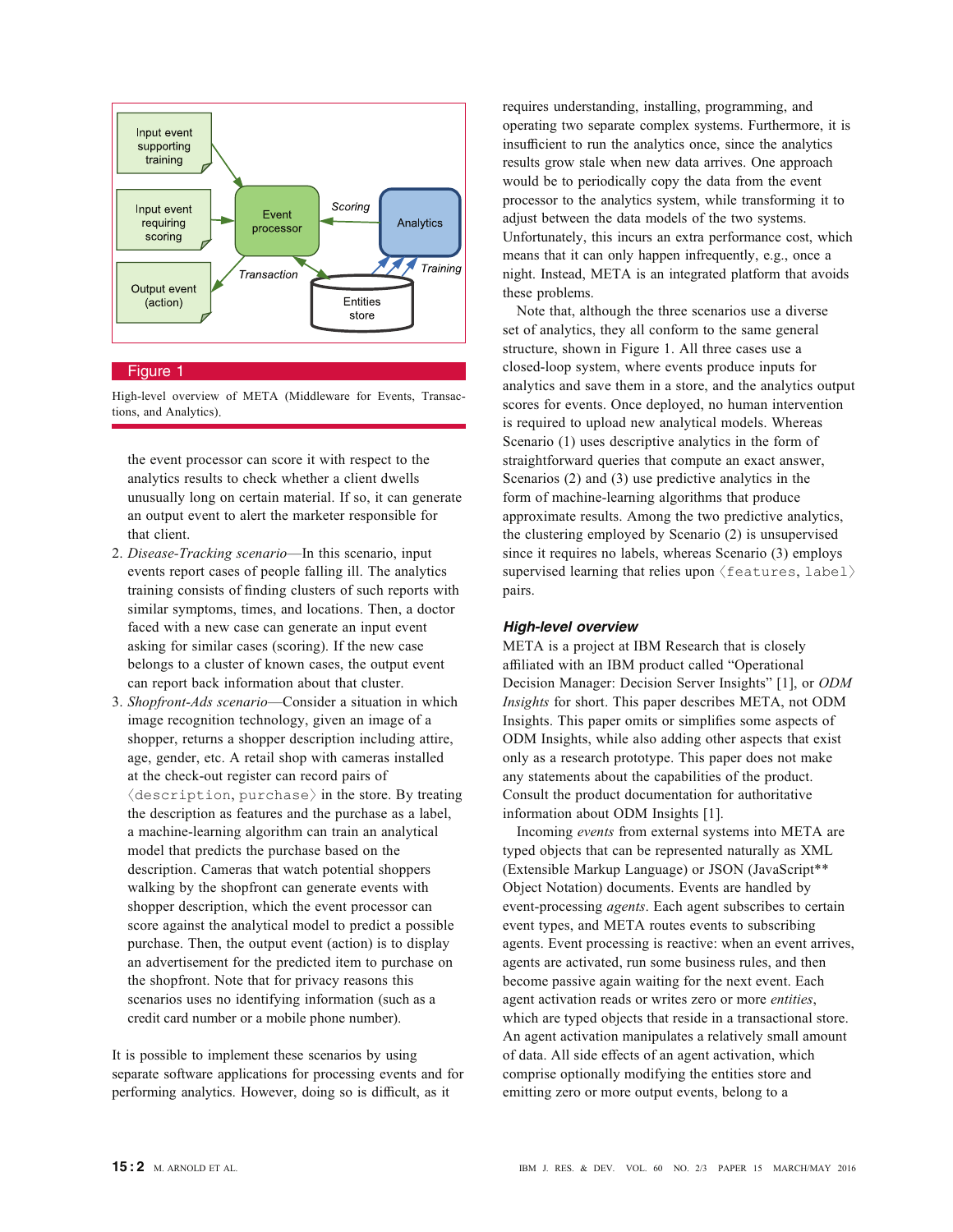transaction, which happens exactly once and is atomic. Outgoing events go either to external systems or are consumed by other agents. (An agent can subscribe to any kind of events, whether received from the outside world or produced by other agents. This is useful for building modular applications.) However, when META consumes its own events, it triggers a separate transaction.

Analytics training is decoupled from event processing. Training reads a large portion of the data in the store, but does not write any entities. Training runs either incrementally or on a frequent periodic schedule (for example every 15 minutes). The result of training is an analytical model, which may be slightly stale. Analytics scoring is part of event processing. Scoring happens during agent activation and consults the most recent available analytical model. We use the terms training and scoring in a general sense that encompasses both descriptive and predictive analytics. For instance, scoring may simply compare a value to a computed average, or it may traverse a decision tree.

Another way to view META is as a middleware for building Systems of Insight. It resides at the intersection between Systems of Engagement, which are the front-ends through which an enterprise interacts with individual consumers, and Systems of Record, which are the back-ends where an enterprise holds the authoritative copy of its data. By connecting these two technologies, META is a platform for building solutions that bring more insights to bear when engaging individual consumers.

The main challenges in the design of META involved offering a unified programming model and a scalable execution platform for events and analytics. At design time, the developer should be able to specify event rules and analytics in a uniform way. META supports this by a family of domain-specific languages for defining the data model and the code (rules and analytics). At runtime, the system should be able to handle both high-velocity event streams and high-volume analytics. META supports this by a resilient distributed architecture with a shared in-memory store. For scalable analytics, META internally uses the X10 distributed programming language [2], which was developed in-house and combines scale-out characteristics with a high-level, general-purpose developer experience.

#### Related work

While META integrates event processing with analytics in a single system, one can also combine them by using separate systems. In fact, the databases community has long separated OLTP (Online Transaction Processing) for reacting to high-velocity data in motion from OLAP (Online Analytical Processing) for analyzing high-volume data at rest [3]. Applying OLAP on the contents of an OLTP system traditionally requires an ETL (Extract

Transform Load) step, for instance, once a night. Recent technological advances make integrated systems feasible: main memory has grown cheaper and thus larger, and distributed main-memory systems have become more scalable and resilient. Integrating the technologies in a single system leads to better performance, usability, and resilience.

HyPer is a database system that supports both OLTP and OLAP with high performance [4]. Similarly, HANA is a database system for high-performance OLTP and OLAP [5]. Both HyPer and HANA adapt relational database techniques for the case where most tables reside in memory for good performance. Whereas HyPer and HANA focus on basic database transactions and queries, META offers a higher-level programming model for business event processing and diverse analytics. Spark Streaming is an offshoot of a batch analytics platform that emulates stream processing via micro-batches [6]. Conversely, Flink\*\* is a streaming system that also offers batch processing [7]. Naiad is a dataflow platform that supports both streaming and iterative high-volume analytics in the same application [8]. Whereas Spark Streaming, Flink, and Naiad focus on sequences of data transformation stages, META offers a higher level of abstraction with an agent-centric event processing middleware integrated with out-of-band analytics.

CQL (Continuous Query Language) is a streaming language designed around the duality between streams and relations [9]. While its notion of relations could help integrate streaming with analytics on data at rest, CQL did not further explore this design point. SPL (Streams Processing Language) is a streaming language for distributed processing using in-memory state [10]. While many SPL applications also score streams with respect to analytical models, those analytical models are trained on separate systems. ActiveSheets\*\* uses spreadsheets for stream processing, but does not pursue large-scale analytics of data at rest [11]. Percolator is a continuous distributed incremental analytics system aiming at keeping analytical models fresh [12]. The Percolator paper focuses on the analytics, and does not explain how they can be integrated with event processing. For more on stream and event processing see the survey paper by Cugola and Margara [13].

#### Paper organization

The remainder of this paper is structured into four sections. The programming-model section describes the developer experience for programming solutions on top of the META middleware. The architecture-overview section examines the system internals. The section on X10 for analytics dives deeper into research aspects of the implementation. Finally, the conclusion section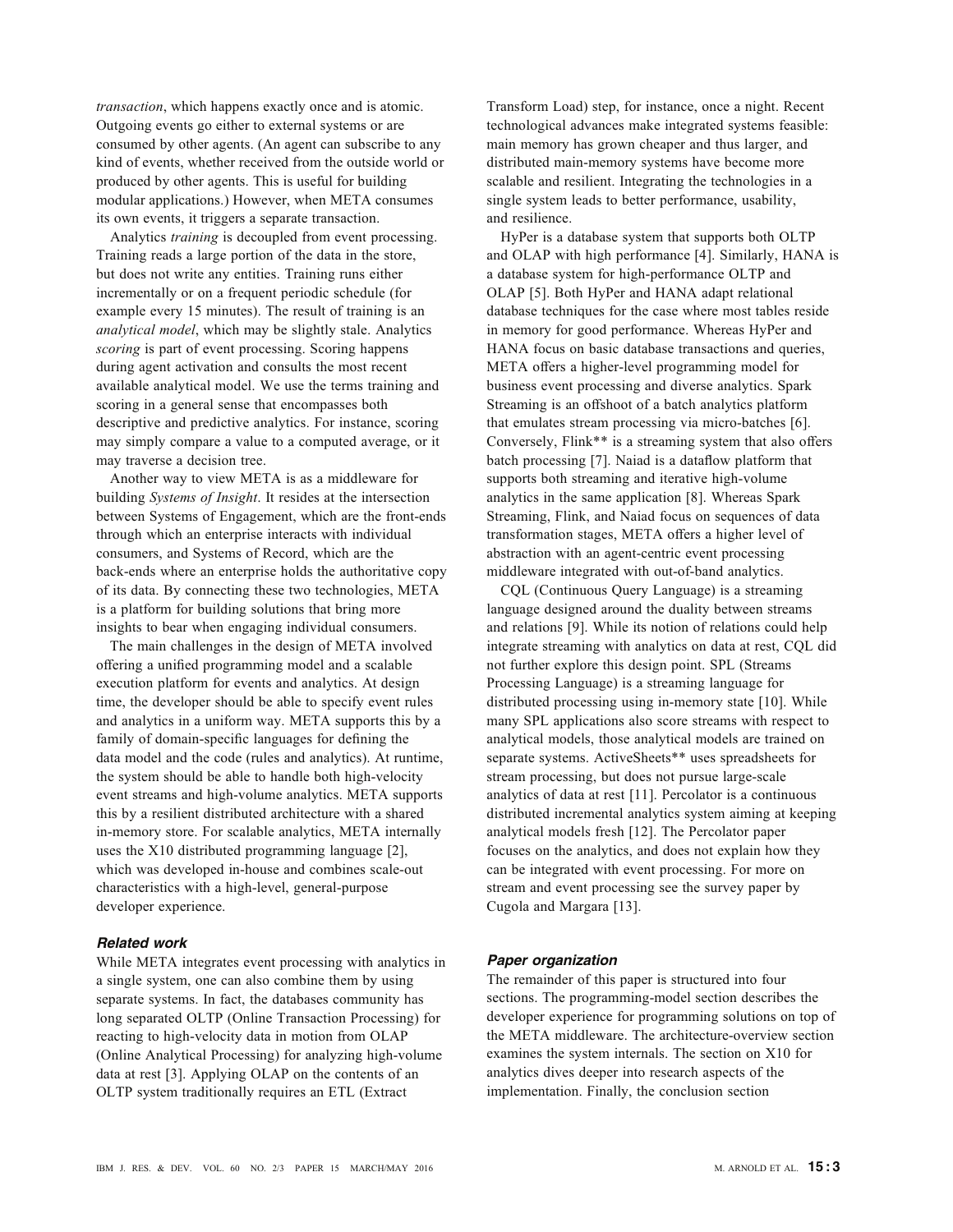Listing 1 Example code illustrating the domain-specific languages of META. Identifiers for user-defined entities and events, along with their properties, agents, and queries, are typeset in bold.

```
1 --- data model ---
2 a Client is a business entity identified by a name.
3 a Client is related to a marketer (a Marketer).
5 a Read Event is a business event time-stamped by a date.
6 a Read Event is related to a client (a Client).
7 a Read Event has a topic.
8 a Read Event has a length (a number).
\mathsf{Q}10 --- agent descriptor ---
11 'ClientRules' is an agent related to a Client,
12 processing events:
13 - Read Event, where this Client comes from the client of this Read Event
1415 --- event-condition-action rule ---
16 when a Read Event occurs
17 if18
     the length of this Read Event is more than 'Average Read Event Length'
19 then
20 -emit a new Alert where
21the client is 'the Client',
22
          the topic is the topic of this Read Event,
23
          the marketer is the marketer of 'the Client';
25
26 --- global event query ---
27 define 'Average Read Event Length' as
28the average length of all Read Events
29
     during the last period of 6 hours.
```
summarizes the paper and gives an overview of ongoing research activities.

# Design time: Programming model

In this section, we describe the interface that META provides to developers for programming solutions. We make the concepts and capabilities of META more concrete while leaving a discussion of how META itself is implemented to subsequent sections. The META programming model revolves around three basic concepts: entity, event, and agent. An entity is an object in the store, an event is an object on the wire, and an agent hosts code to process an event bound to an entity. This section uses the Marketer-Alerts scenario from the introduction as a running example. Listing 1 shows the code for this scenario.

As Listing 1 shows, META provides natural-language syntax to define types, event processing rules, and analytics. This syntax does not permit free-flow natural language, but rather, consists of domain-specific languages (DSLs). Type definitions such as Client and Read Event in Listing 1 extend the vocabulary of the base DSLs, making it possible to verbalize properties of objects in rules (i.e., express the properties in a syntax approaching natural English language). While code for META is

typically written by programmers, it is designed to be readable by non-programmers. This enables domain experts in the line of business to understand and give feedback on the business rules. The technology for DSLs used by META comes from the IBM Operational Decision Manager (ODM) product suite. Some ODM products even support DSLs resembling natural languages aside from English.

## Specifying the data model

Lines 1 through 8 of Listing 1 define two types. In META, a concept is a user-defined type for an object with properties. A business entity type such as Client in Listing 1 is a concept with a mandatory *identified by* property, which holds the primary key of the object. A business event type such as Read Event in Listing 1 is a concept with a mandatory timestamped by property. Entities are mutable and events are immutable. Properties that are defined via has contain either primitive values or nested instances of other concepts. In contrast, properties that are defined via is related to contain the key of another entity, not its value. One feature that is not illustrated by Listing 1 involves properties that can also be defined using the plural voice to define lists.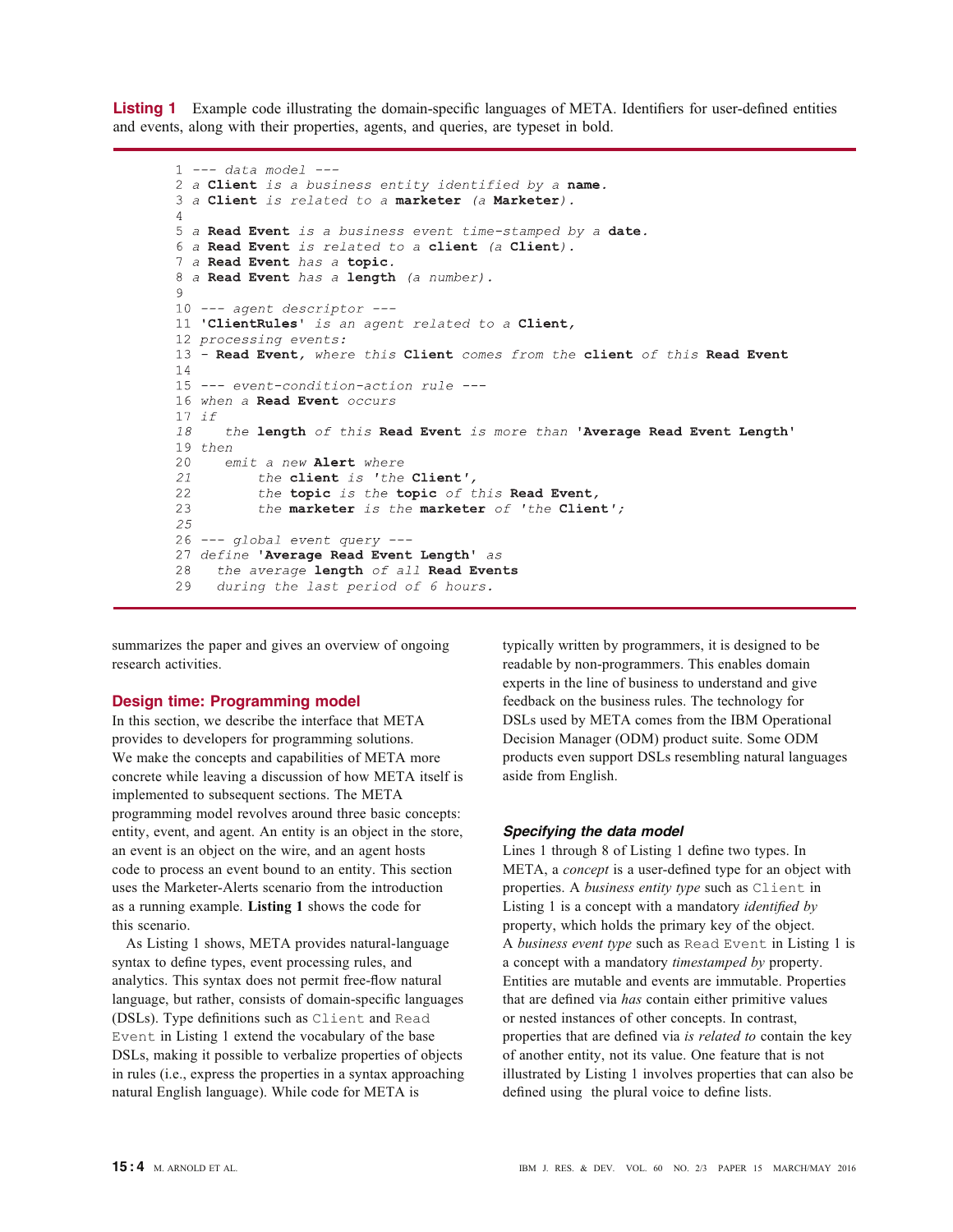

Distributed architecture of META

#### Specifying event agents

Lines 10 through 23 of Listing 1 define an agent. An agent descriptor (Lines 11 through 13) subscribes the agent to events and defines how to determine the key of the bound entity given an event. META supports three kinds of event-handling agents: rule agents, Java\*\* agents, and predictive scoring agents. The agent in Listing 1 is an example of a rule agent. A rule agent defines event-condition-action rules using the when-if-then syntax illustrated in Lines 16–23. Each rule has implicit variables in scope for the triggering event (here, this Read Event) and the bound entity (here, the Client). Aside from the surface syntax, the code resembles production rules such as OPS5 (Official Production System 5), where the condition can involve pattern matching, and the action can involve modifying or creating new working memory elements [14]. Some features that are not illustrated by Listing 1 are rules that can also include aggregations, temporal predicates, and geo-spatial expressions. One benefit of the rule-based approach is that it is possible to add new rules without disrupting the rest of the system. This enables a more modular and agile development process.

#### Specifying analytics

Lines 26 through 29 of Listing 1 define analytics. The example illustrates a global event query, which ranges over all events of a certain type, i.e., not just the events bound to a particular entity. Another kind of analytics in META not illustrated here is the global entity query, which ranges over all entities of a certain type. Event queries and entity queries perform descriptive analytics over data in motion and data at rest, respectively. In relational terminology, they typically involve selection, projection, and aggregation. Aside from these forms of analytics, META also supports predictive analytics via SPSS\* [15]. SPSS supports a large variety of algorithms,

including, but not limited to, various decision trees, various clustering algorithms, logistic regression, neural networks, anomaly detection algorithms, Bayesian networks, and support-vector machines. For predictive analytics, the training happens in SPSS, and the scoring happens in a predictive scoring agent (one of the three kinds of event agents mentioned above).

Overall, META offers a consolidated programming model for both events and analytics. This facilitates authoring solutions that combine these two technologies in order for the insights from analytics to inform the actions of event processing.

# Runtime: Architecture overview

Now that we have seen how a developer can implement a solution on top of META, we examine the internals to see how META itself is implemented. Recall from the introduction that the three central components of META are the event processor, the store, and the analytics.

One of the design objectives of META is that it should scale to large volumes of events and entities by using the memory and compute resources of a cluster of computers, not just a single computer. Therefore, META is designed as a distributed system, using several processes that each have event agents, store shards, and analytics agents, as depicted in Figure 2. Taken together, the store shards constitute a partitioned in-memory store. A partitioning function maps from an object key to a shard and the process that own it. Since event agents are bound to entities, and entities are partitioned across all shards, the code (for instance, the rules) for all event agents exist in all processes.

The green path in Figure 2 illustrates event processing in META. Consider an input event, e.g., a Read Event {date:"2015-0729-10:17:37.231",client: "Chuck", topic: "tech", length: "23:28.310" }.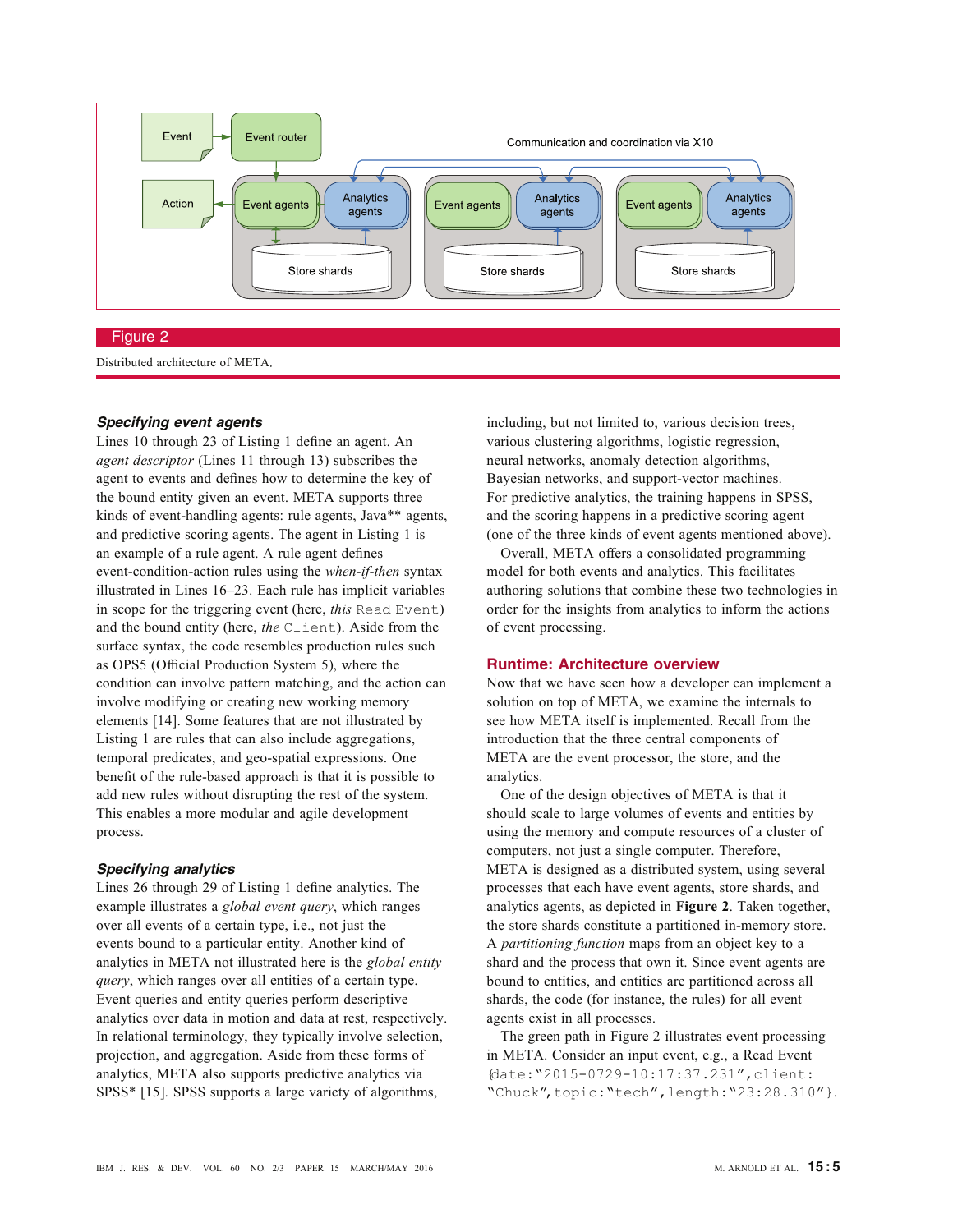An event router consults the partitioning function to determine the destination process. For the above event, that would be the process containing the entity for Chuck, e.g., {name:"Chuck", marketer:"Mary"}. That process activates the subscribing event agent, which performs a transaction against the local shard that contains the bound entity. The activation may also involve scoring against an analytical model and generating output events, e.g., sending an alert to Chuck's marketer, Mary. The green path is optimized for low latency and high throughput by using a relatively small amount of local independent in-memory data per activation.

The blue path in Figure 2 illustrates analytics in META. Analytics agents in all processes scan data from all store shards in parallel. The analytics agents perform data-parallel local computation, punctuated by global communication and coordination with each other. The result of analytics is an analytical model, which can subsequently be used for scoring during event processing. The blue path is optimized for volume by using data parallelism to analyze a substantial portion of the global in-memory data.

Another design objective of META is that it should be resilient. First, META is designed for high availability: it survives node failure without downtime or data loss. To achieve high availability, META uses a replicated store, where each object has a primary copy and a secondary copy in different shards on different computers. Second, META is designed for continuous availability: it supports software upgrades without downtime. To achieve continuous availability, META uses rolling upgrades. It takes advantage of the high-availability support by stopping processes with old code one at a time, and starting processes with new code to replace them. Third, META is designed for disaster recovery: even if all nodes fail, it can restart without data loss. META enables disaster recovery via write-through to a durable backup store: each transaction saves essential data to disk. This is an optional feature that can be enabled or disabled depending on solution requirements.

At the level of the programming model described in the previous section, solution developers need not concern themselves with how the system is implemented internally. However, in the interest of advancing the state of the art by sharing our experience with building META, here we mention some technology choices. The store is WebSphere\* eXtreme Scale (WXS). The processes use the WebSphere Application Server Liberty Core on a Java Virtual Machine (JVM\*\*). META uses the OSGi (Open Services Gateway initiative) module system for Java, which Liberty implements. The rule agents are implemented by compiled Rete engines [16]. And the analytics are implemented on the basis of Java and X10, as outlined in the following section. Note that since these

choices are not exposed to the solution developer, they may change. Furthermore, technology choices in META do not necessarily reflect those in ODM Insights.

In this section, we described in broad strokes how META is implemented by a resilient distributed system. On a three-server cluster, with high-availability enabled but disaster-recovery disabled, META achieves throughputs above 10,000 events per second with subsecond latencies. The following section dives more deeply into one of the challenging implementation aspects of META.

## X10 for analytics

Recall that in META, entity state is distributed across a cluster of machines. Performing analytics over this state requires orchestrating calculations and data movements over the cluster. The X10 programming language and runtime system are designed to ease the development and deployment of such codes. META uses X10 to implement analytics. In this section, we provide a brief introduction to X10 and discuss the use and integration of X10 in META.

# X10 and APGAS

The X10 programming language [2] is an imperative, object-oriented language built on the APGAS programming model (Asynchronous Partitioned Global Address Space) [17]. In this model, a distributed system is viewed as a collection of places. An X10 application runs over a collection of places, possibly large, possibly heterogeneous. X10 makes it easy to construct aggregate objects and orchestrate aggregate tasks that span over multiple places. For example, the X10 standard library offers distributed arrays implemented in X10 [18]. These arrays support distributed operations such as reductions. A typical X10 program first implements and constructs a series of distributed data structures, then computes over a global view of the data, e.g., sequences of map-reduce jobs over distributed key-value maps. More information on X10 can be found online [19].

#### X10 as a Service

The X10 programming concepts closely align with the META concepts of distributed entities and global queries, making it natural to express META analytics in X10. Moreover, the X10 compiler can generate Java code from X10 code [20, 21], providing language compatibility with the rest of META—META is primarily implemented in Java and runs across a cluster of JVMs. Nevertheless, running X10 analytics and the X10 runtime as a service in a META cluster requires solving key technical challenges, which we now discuss. A similar and possibly even more significant effort would be needed to embed other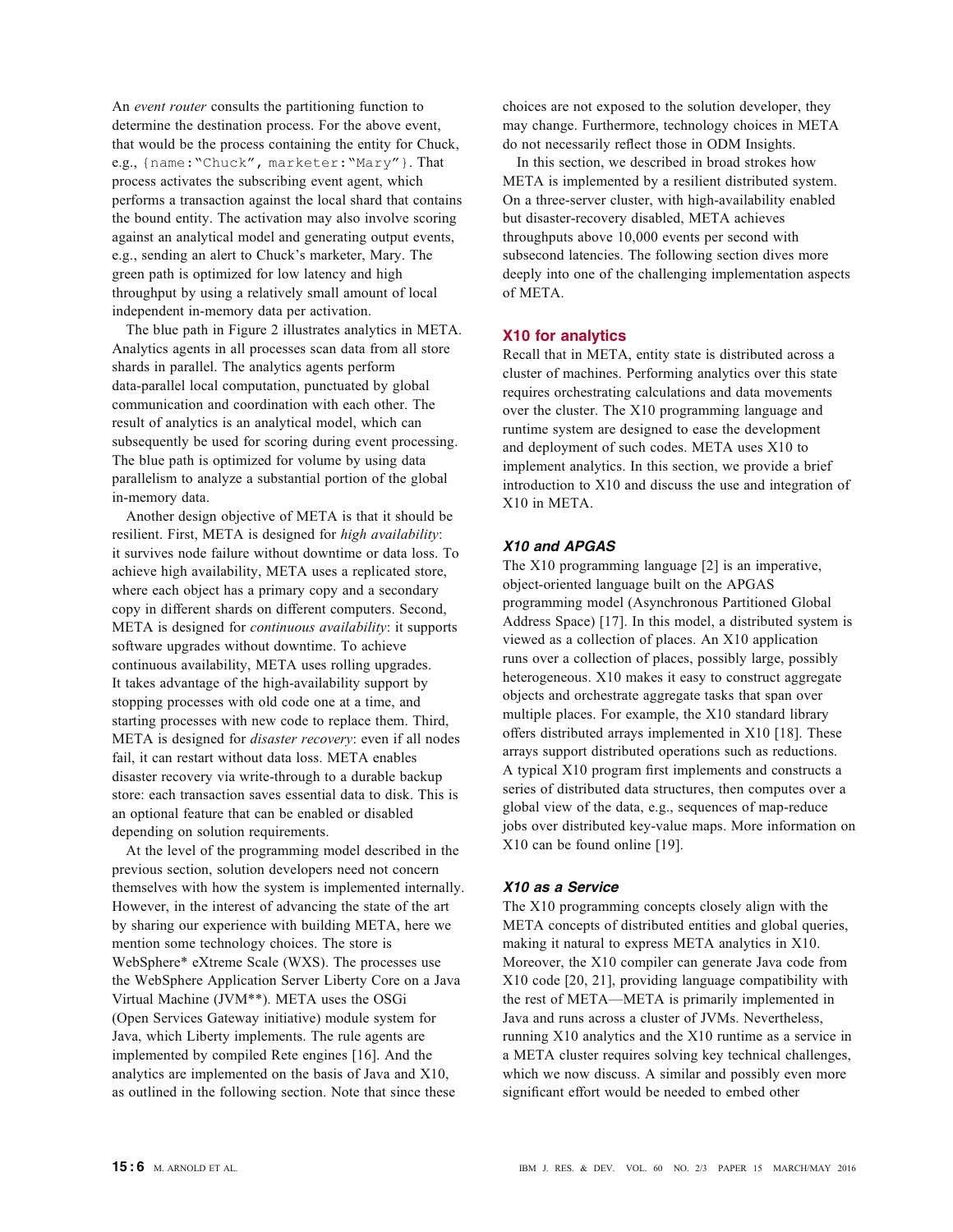distributed analytics frameworks (such as Spark [6]) as a subsystem of a well-behaved piece of middleware.

X10 was initially developed for the high-performance computing (HPC) audience to run scientific applications on the IBM Power\* 775 and other high-performance, high-availability systems [22]. As a result, the X10 runtime was biased toward launching and running a single application with high performance on dedicated resources assumed to be reliable. In contrast, in META, X10 is intended to support running 1) a series of jobs, 2) using a persistent pool of Java Virtual Machines managed by META, 3) shared with other META services 4) running on commodity clusters. These clusters can experience node failures, live addition of nodes, or rolling upgrades.

We review these four requirements in turn:

- 1. To run a series of jobs using a common X10 runtime instance, we augment the X10 runtime with APIs (application programming interfaces) for startup and shutdown, job submission, and monitoring. Moreover, we refactor the runtime to eliminate the global state and replace it with per-job state, making it possible to run multiple jobs in parallel without interference.
- 2. To run X10 as part of a META cluster, we developed new X10 runtime mechanisms for launching, linking together, and destroying X10 places within the JVMs of META. Instead of launching new X10 processes directly with our own launcher, we bootstrap the startup of the runtime as an OSGi service, and use the META data storage layer to communicate initial bootstrap information about the runtimes. This mechanism enables us to establish connections among X10 places following the topology of the META cluster, and gives X10 programs direct and fast access to the data stored within the META JVMs. We expand on our bootstrap implementation later in this document.
- 3. To properly share system resources with other META components, we make sure idle threads in the X10 runtime do not waste CPU time. In the HPC context, polling or busy waiting minimizes latency using CPU time that is wasted anyway, as the system is dedicated to running a single program at any point in time. In the META context, idle threads are suspended so that other META services can use the CPU if needed, or CPUs can be throttled to reduce energy consumption.
- 4. To support live cluster reconfigurations—node loss, addition, or upgrade—we proceeded in steps. In a first release of META, we encapsulated the X10 runtime in a reloadable bundle, with an X10 management service monitoring the cluster and X10 state. This made it possible to unload, reconfigure, and reload the X10 runtime upon cluster reconfigurations, on demand. In a second release, we added the ability to reconfigure the X10 runtime as it is running. In particular, we make it

possible to establish and close connections between X10 places at any time. When a cluster change is detected, connections to missing places are closed, new places are started on JVMs joining the cluster, and new connections are established. While the X10 runtime itself now survives cluster reconfigurations, we still cancel all in-progress analytic jobs since the jobs are not capable of adjusting dynamically to new cluster configurations. Our cancellation implementation guarantees that cancelled jobs cannot interfere with new jobs. The implementation reports cancelled jobs so that these jobs can be resubmitted to the X10 service, if needed.

To facilitate building and deploying X10 in the context of META, we also replace our native communication library with a pure Java implementation over TCP/IP sockets, thereby eliminating all native code and JNI (Java Native Interface) wrappers from the X10 runtime.

Our bootstrap code deserves some additional discussion. As mentioned above, we do not launch X10 ourselves, but rather embed the startup of X10 within the startup of the rest of META, so that the cluster itself is managed by META scripts and utilities, without concern for X10 directly. Our implementation consists of two OSGi bundles; additionally, we make use of two unique data map types in WebSphere eXtreme Scale (WXS), described below, which are independent from the normal maps used to hold META data. Our first OSGi bundle is a small X10 management bundle, which performs the launching function for the second OSGi bundle, which is the X10 runtime itself. There are additional bundles which are the X10 programs for computing global aggregates. They depend on the X10 runtime bundle and share the same lifecycle. We configure a per-JVM map (a CONTAINER\_MAP in WXS terms) that does not hold any actual data, but whose configuration we can query at runtime to identify the number of JVMs in the cluster and thus the number of places we should expect in X10. Our X10 management bundle partially initializes the X10 runtime bundle in each container, which opens up a listen socket at some dynamic operating-system provided port number. The management bundle then gathers up the port number of the local X10 runtime, combines it with the hostname defined for the WXS container, and stores this information into a single-partition WXS map, accessible from any JVM in META. This co-locates the hostname and port information for every place into a single JVM, from which we can then retrieve, sort, and compare the number of entries to the expected count from the per-JVM map. Once our management bundle in each JVM determines that it has the connection information for all other places, it configures the X10 runtime bundle to initialize the communication links to other places, and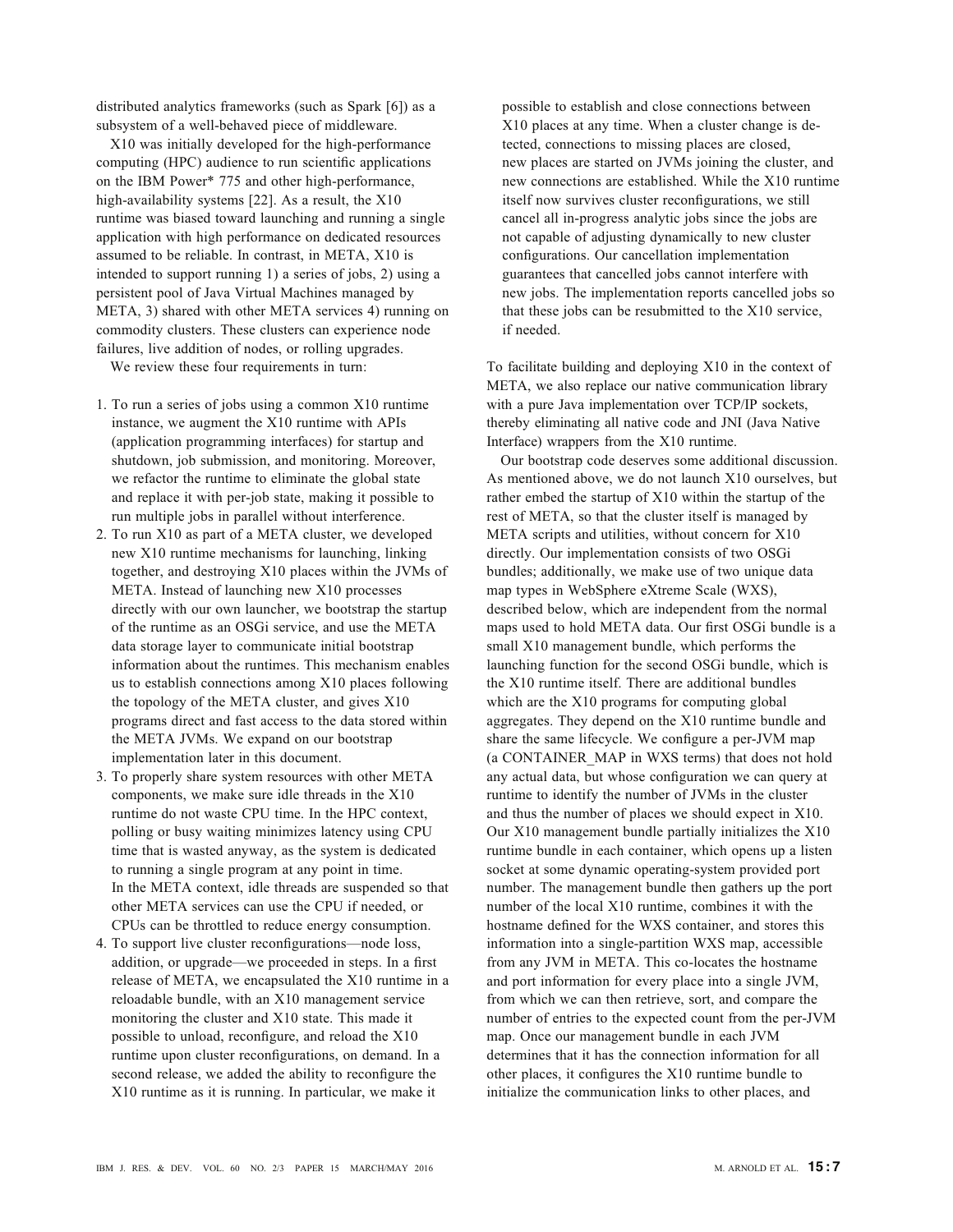begin running jobs. There is additional logic to handle JVM additions or removals in all phases of startup and after running jobs. The per-JVM maps continue to be monitored for place addition and removal. The single-partition map is consulted whenever a new JVM comes online, to detect if X10 is already running in the cluster, and to get the associated hostnames and ports for the new place to connect to.

## **Conclusion**

In this paper, we discussed META—Middleware for Events, Transactions, and Analytics. META made it possible for business event processing to use insights learned from the context to arrive at the best actions. We provided an overview of the META programming model. By offering a unified programming model for both event processing and analytics, META simplified solution development. Next, we provided an overview of the in-memory distributed architecture of META. This architecture was designed to scale while also offering a high level of resilience. Finally, we provided a deep-dive on how the X10 programming language was used to implement parts of META. X10 is a general-purpose distributed programming language that makes it easier to implement distributed analytics than doing so from scratch in a non-distributed language such as Java. Overall, META is a middleware for writing systems of insight that combine events with analytics.

Much additional research on META is possible. We note that the text in the following paragraphs is not a statement about the future roadmap of the ODM Insights product, which is ultimately driven by customer requirements.

We are exploring how to use rule languages for more general descriptive analytics. CAMP (Calculus for Aggregating Matching Patterns) lays a foundation for this [23]. We are also exploring more diverse predictive analytics implemented in X10, including parallel DBSCAN (Density Based Spatial Clustering of Applications with Noise) [24]. More generally, on the front of predictive analytics, we are investigating tighter integration of META with SPSS [15], using our M3R (Main-Memory Map Reduce) technology [25] as a common foundation. One fundamental trade-off for predictive analytics is between the frequency of retraining, which incurs a performance cost, and the accuracy of the analytical model, which tends to degrade when training is less frequent. To address this issue, we are developing AQuA (Adaptive-Quality Analytics).

We are exploring how to optimize event processing performance [26]. We have demonstrated that META can be integrated with InfoSphere\* Streams [10], the high-performance stream processing platform of IBM. The integration uses Streams as a front-end to consume a

"firehose" of raw events and turn it into a smaller volume of higher-value business events for META. One major performance factor for META concerns the transactional store; other isolation levels could yield better performance [27]. For certain event handling patterns in META, there are also known techniques with "good" algorithmic complexity based on sliding-window aggregation [28] and finite-state machines [29]. (We use the phrase "good algorithmic complexity" to indicate at most  $log(N)$  time per event, where  $N$  is the amount of state maintained by the system.) We are exploring how to use those to simplify and optimize stateful rule agents. Finally, we are investigating cloud-hosting for META. One aspect of this that we are exploring is using a NoSQL or SQL JSON store for META [30].

Finally, we are exploring how to add fault tolerance and elasticity to the X10 programming language [31] to enable applications such as META analytics to detect place failures or cluster reconfigurations, and seamlessly recover and adapt to the new configuration. Overall, META has a diverse research agenda with an active technology transfer pipeline.

#### Acknowledgments

We thank the ODM Insights team (especially Steve Demuth, Stephane Mery, Dan Selman, and David Martin) for a fruitful collaboration. We also thank the anonymous reviewers for constructive and meticulous feedback.

\*Trademark, service mark, or registered trademark of International Business Machines Corporation in the United States, other countries, or both

\*\*Trademark, service mark, or registered trademark of Oracle America, Apache Software Foundation, or Component Software, Inc., in the United States, other countries, or both

#### **References**

- 1. IBM Corporation, Operational Decision Manager: Decision Server Insights. [Online]. Available: http://www.ibm.com/ support/knowledgecenter/SSQP76\_8.7.1
- 2. P. Charles, C. Donawa, K. Ebcioglu, C. Grothoff, A. Kielstra, C. von Praun, V. Saraswat, and V. Sarkar, "X10: An object-oriented approach to non-uniform clustered computing," in Conference on Object-Oriented Programming, Systems, Languages, and Applications (OOPSLA), 2005, pp. 519-538.
- 3. S. Chaudhuri and U. Dayal, "An overview of data warehousing and OLAP technology," in International Conference on Management of Data (SIGMOD), 1997, pp. 65-74.
- 4. A. Kemper and T. Neumann, "HyPer: A hybrid OLTP&OLAP main memory database system based on virtual memory snapshots," in International Conference on Data Engineering  $(ICDE)$ , 2011, pp. 195–206.
- 5. V. Sikka, F. Farber, W. Lehner, S. K. Cha, T. Peh, and C. Bornhovd, "Efficient transaction processing in SAP HANA Database: The end of a column store myth," in Demonstration at the International Conference on Management of Data (SIGMOD-Demo), 2012, pp. 731-742.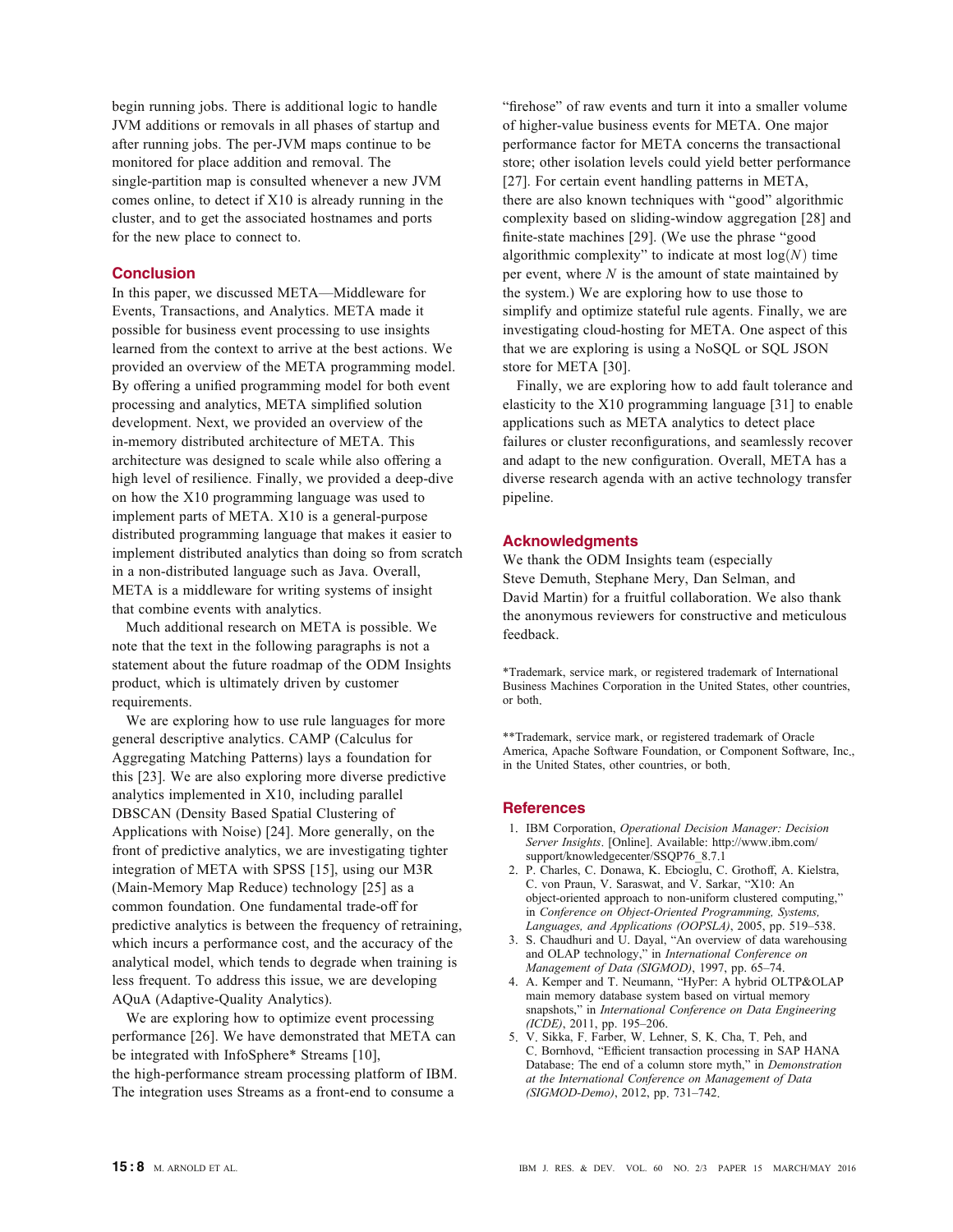- 6. M. Zaharia, T. Das, H. Li,T. Hunter, S. Shenker, and I. Stoica, "Discretized streams: Fault-tolerant streaming computation at scale," in Symposium on Operating Systems Principles (SOSP), 2013, pp. 423-438.
- 7. Apache, Flink: Scalable Batch and Stream Data Processing. [Online]. Available: https://flink.apache.org
- 8. D. G. Murray, F. McSherry, R. Isaacs, M. Isard, P. Barham, and M. Abadi, "Naiad: A timely dataflow system," in Symposium on Operating Systems Principles (SOSP), 2013, pp 439–455
- 9. A. Arasu, S. Babu, and J. Widom, "The CQL continuous query language: Semantic foundations and query execution," Journal on Very Large Data Bases (VLDB J.), vol. 15, no. 2, pp. 121–142, Jun. 2006.
- 10. M. Hirzel, H. Andrade, B. Gedik, G. Jacques-Silva, R. Khandekar, V. Kumar, M. Mendell, H. Nasgaard, S. Schneider, R. Soulé, and K .- L. Wu, "IBM streams processing language: Analyzing big data in motion," IBM J. Res. & Dev., vol. 57, no. 3/4, paper 7, pp. 7:1-7:11, 2013.
- 11. M. Vaziri, O. Tardieu, R. Rabbah, P. Suter, and M. Hirzel, "Stream processing with a spreadsheet," in European Conference on Object-Oriented Programming (ECOOP), 2014, pp. 360-384.
- 12. D. Peng and F. Dabek, "Large-scale Incremental Processing Using Distributed Transactions and Notifications," in Operating Systems Design and Implementation (OSDI), 2010, pp. 251-264.
- 13. G. Cugola and A. Margara, "Processing flows of information: From data stream to complex event processing," ACM Computing Surveys (CSUR), vol. 44, no. 3, Jun. 2012.
- 14 C L Forgy, "OPS5 user's Manual," Carnegie Mellon University (CMU), Tech. Rep. 2397, 1981.
- 15. IBM, SPSS software: Predictive Analytics Software and Solutions. [Online]. Available: http://www.ibm.com/software/ analytics/spss/
- 16. C. L. Forgy, "Rete: A fast algorithm for the many pattern/many object pattern match problem," Artificial Intelligence, vol. 19, no. 1, pp. 17-37, Sep. 1982.
- 17. V. Saraswat, G. Almasi, G. Bikshandi, C. Cascaval, D. Cunningham, D. Grove, S. Kodali, I. Peshansky, and O. Tardieu, "The asynchronous partitioned global address space model," in Workshop on Advances in Message Passing (AMP), 2010
- 18. D. Grove, J. Milthorpe, and O. Tardieu, "Supporting array programming in X10," in Workshop on Libraries, Languages and Compilers for Array Programming (ARRAY), 2014
- 19. X10 Open-Source Community, X10: Performance and Productivity at Scale. [Online]. Available: http://x10-lang.org
- 20. M. Takeuchi, Y. Makino, K. Kawachiya, H. Horii, T. Suzumura, T. Suganuma, and T. Onodera, "Compiling X10 to java," in X10  $Workshop (X10)$ , 2011, pp. 3:1-3:10.
- 21. M. Takeuchi, D. Cunningham, D. Grove, and V. Saraswat, "Java interoperability in managed X10," in  $X10$  Workshop (X10), 2013, pp.  $39-46$ .
- 22. O. Tardieu, B. Herta, D. Cunningham, D. Grove, P. Kambadur, V. Saraswat, A. Shinnar, M. Takeuchi, and M. Vaziri, "X10 and APGAS at Petascale," in Symposium on Principles and Practice of Parallel Programming (PPoPP), 2014, pp. 53-66.
- 23. A. Shinnar, J. Siméon, and M. Hirzel, "A pattern calculus for rule languages: Expressiveness, compilation, and mechanization," in European Conference on Object-Oriented Programming  $(ECOOP)$ , 2015, pp. 542-567.
- 24. M. Patwary, M. Ali, D. Palsetia, A. Agrawal, W. Liao, F. Manne, and A. Choudhary, "A new scalable parallel DBSCAN algorithm using the disjoint-set data structure," in Conference for High Performance Computing, Networking, Storage and Analysis (SC),  $2012$ , pp. 1–11.
- 25. A. Shinnar, D. Cunningham, B. Herta, and V. A. Saraswat, "M3R: Increased performance for in-memory Hadoop jobs," in Conference on Very Large Data Bases (VLDB) Industrial Track, 2012, pp. 1736-1747.
- 26. M. Hirzel, R. Soulé, S. Schneider, B. Gedik, and R. Grimm, "A catalog of stream processing optimizations," ACM Computing Surveys  $\overline{\text{CSUR}}$ , vol. 46, no. 4, Apr. 2014.
- 27. H. Berenson, P. Bernstein, J. Gray, J. Melton, E. O'Neil, and P. O'Neil, "A critique of ANSI SQL isolation levels," in International Conference on Management of Data (SIGMOD), 1995, pp. 1-10.
- 28. K. Tangwongsan, M. Hirzel, S. Schneider, and K.-L. Wu, "General incremental sliding-window aggregation," in Conference on Very Large Data Bases (VLDB), 2015, pp 702–713
- 29. M. Hirzel, "Partition and compose: Parallel complex event processing," in Conference on Distributed Event-Based Systems  $(DEBS)$ , 2012, pp. 191–200.
- 30. M. Enoki, J. Simeon, H. Horii, and M. Hirzel, "Event processing over a distributed JSON store: Design and performance," in Conference on Web Information System Engineering (WISE), 2014, pp. 395-404.
- 31. D. Cunningham, D. Grove, B. Herta, A. Iyengar, K. Kawachiya, H. Murata, V. A. Saraswat, M. Takeuchi, O. Tardieu, "Resilient X10: efficient failure-aware programming," in Symposium on Principles and Practice of Parallel Programming (PPoPP), 2014, pp. 67-80.

Received August 5, 2015; accepted for publication August 28, 2015

Matthew Arnold IBM Research Division, Thomas J. Watson Research Center, Yorktown Heights, NY 10598 USA (marnold@us. ibm.com). Dr. Arnold is a Research Staff Member at IBM and manages the Cloud Continuous Quality group His research interests involve developing analytics and tooling to aid program understanding, optimization, testing, and debugging of modern cloud applications

David Grove IBM Research Division, Thomas J. Watson Research Center, Yorktown Heights, NY 10598 USA (groved@us. ibm.com). Dr. Grove is a Principal Research Staff Member at IBM and a Fellow of the Association for Computing Machinery. He currently co-leads the X10 research project. His research interests include the analysis and optimization of object-oriented languages, virtual machine design and implementation, scalable runtime systems, Just-In-Time compilation, online feedback-directed optimization, and automatic memory management

Benjamin Herta IBM Research Division, Thomas J. Watson Research Center, Yorktown Heights, NY 10598 USA (bherta@us. ibm com) Mr Herta focuses on distributed programs, both in the realm of High Performance Computing (HPC), and in application frameworks such as Apache Spark For META, Mr Herta was primarily focused on the networking code used by the X10 runtime, and integration of X10 with the META data store and job execution

Michael Hind IBM Research Division, Thomas J. Watson Research Center, Yorktown Heights, NY 10598 USA (hindm@us. ibm.com). Dr. Hind is a Distinguished Research Staff Member and Senior Manager of the Programming Technologies Department Dr. Hind is an ACM Distinguished Scientist and Associate Editor of ACM Transactions on Architecture and Code Optimization. His research interests include programming models and their implementations, static and dynamic development tools, and middleware for emerging commercial paradigms

Martin Hirzel IBM Research Division, Thomas J. Watson Research Center, Yorktown Heights, NY 10598 USA (hirzel@us.ibm. com). Dr. Hirzel is a Research Staff Member at IBM and manages the Programming Languages research group. His research concerns programming languages, event and stream processing, and analytics He also serves as the Architect of Analytics for the ODM Insights product